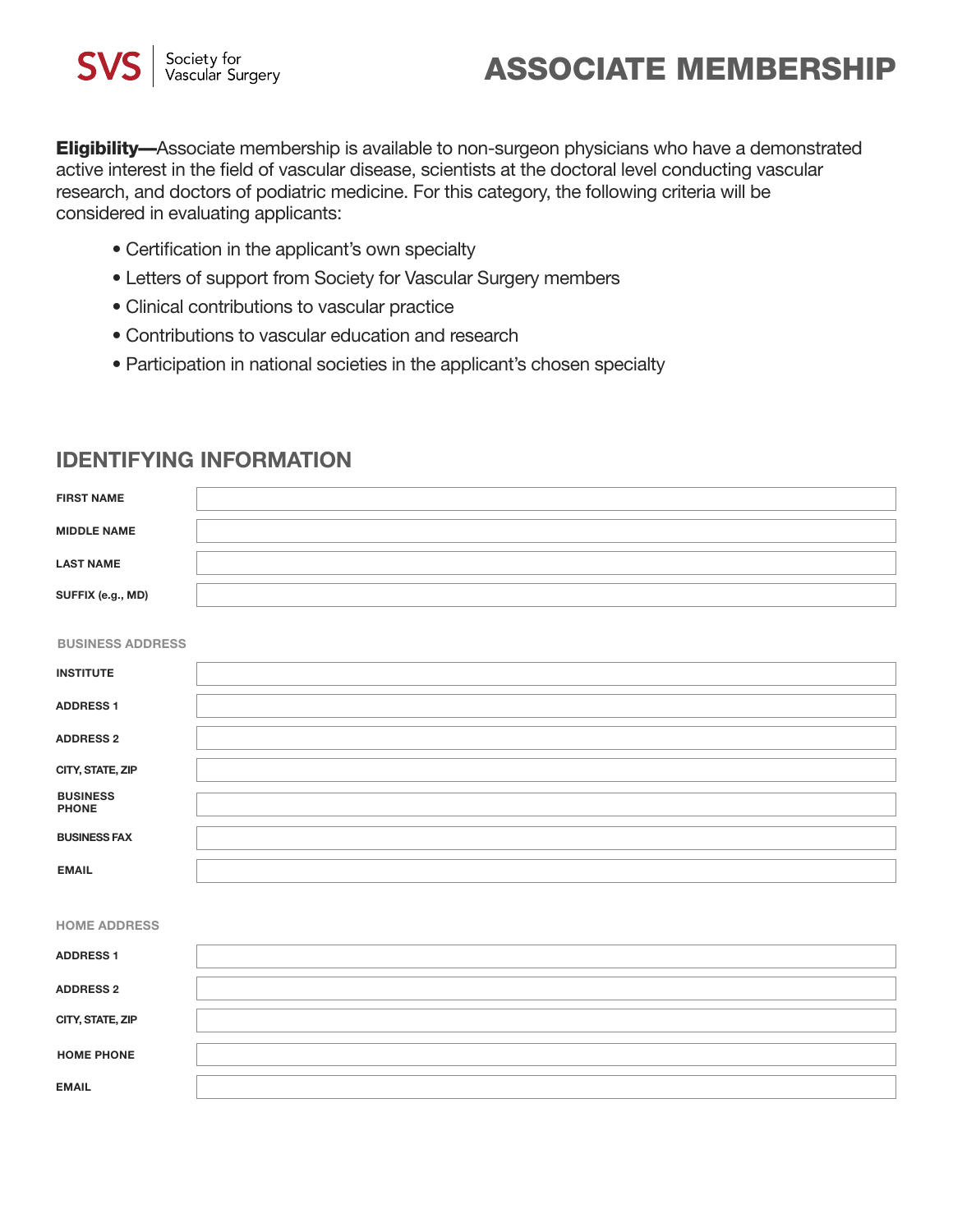## **PRACTICE INFORMATION**

| <b>PRACTICE INFORMATION</b><br><b>BEGIN DATE (MM/YYYY)</b> |                                                                                                       |
|------------------------------------------------------------|-------------------------------------------------------------------------------------------------------|
| <b>PRACTICE LIMITED TO</b>                                 |                                                                                                       |
|                                                            | WHAT PERCENTAGE OF YOUR PRACTICE IS DEVOTED<br>$\frac{0}{0}$<br>TO THE TREATMENT OF VASCULAR DISEASE? |
|                                                            | <b>PROFESSIONAL ACTIVITIES</b>                                                                        |
|                                                            | Do you have hospital privileges?<br><b>YES</b><br><b>NO</b>                                           |
|                                                            | If yes, please complete the following:                                                                |
| <b>HOSPITAL</b><br><b>NAME</b>                             |                                                                                                       |
| <b>BEGIN DATE</b><br>(MM/YYYY)                             | <b>END DATE</b><br>(MM/YYYY)<br><b>OR</b><br><b>CURRENT</b>                                           |

#### **CURRENT MEDICAL SCHOOL APPOINTMENTS**

| <b>SCHOOL<br/>NAME</b>         |                                                             |
|--------------------------------|-------------------------------------------------------------|
| <b>POSITION</b>                |                                                             |
| <b>BEGIN DATE</b><br>(MM/YYYY) | <b>END DATE</b><br>(MM/YYYY)<br><b>OR</b><br><b>CURRENT</b> |

#### **SOCIETY MEMBERSHIPS**

Please list your membership in any medical societies and the date your joined:

| <b>SOCIETY 1</b> | <b>DATE JOINED</b><br>(MM/YYYY) |  |
|------------------|---------------------------------|--|
| <b>SOCIETY 2</b> | <b>DATE JOINED</b><br>(MM/YYYY) |  |
| <b>SOCIETY 3</b> | <b>DATE JOINED</b><br>(MM/YYYY) |  |

# **POSTGRADUATE TRAINING**

Internships, residency, or approved vascular residency

| <b>TYPE</b>                       |                               |
|-----------------------------------|-------------------------------|
| <b>LOCATION</b>                   |                               |
| <b>INTERNSHIP</b><br><b>TYPE</b>  |                               |
| <b>RESIDENCY</b><br><b>TYPE</b>   |                               |
| <b>PROGRAM</b><br><b>DIRECTOR</b> |                               |
| <b>BEGIN DATES</b><br>(MM/YYYY)   | <b>END DATES</b><br>(MM/YYYY) |